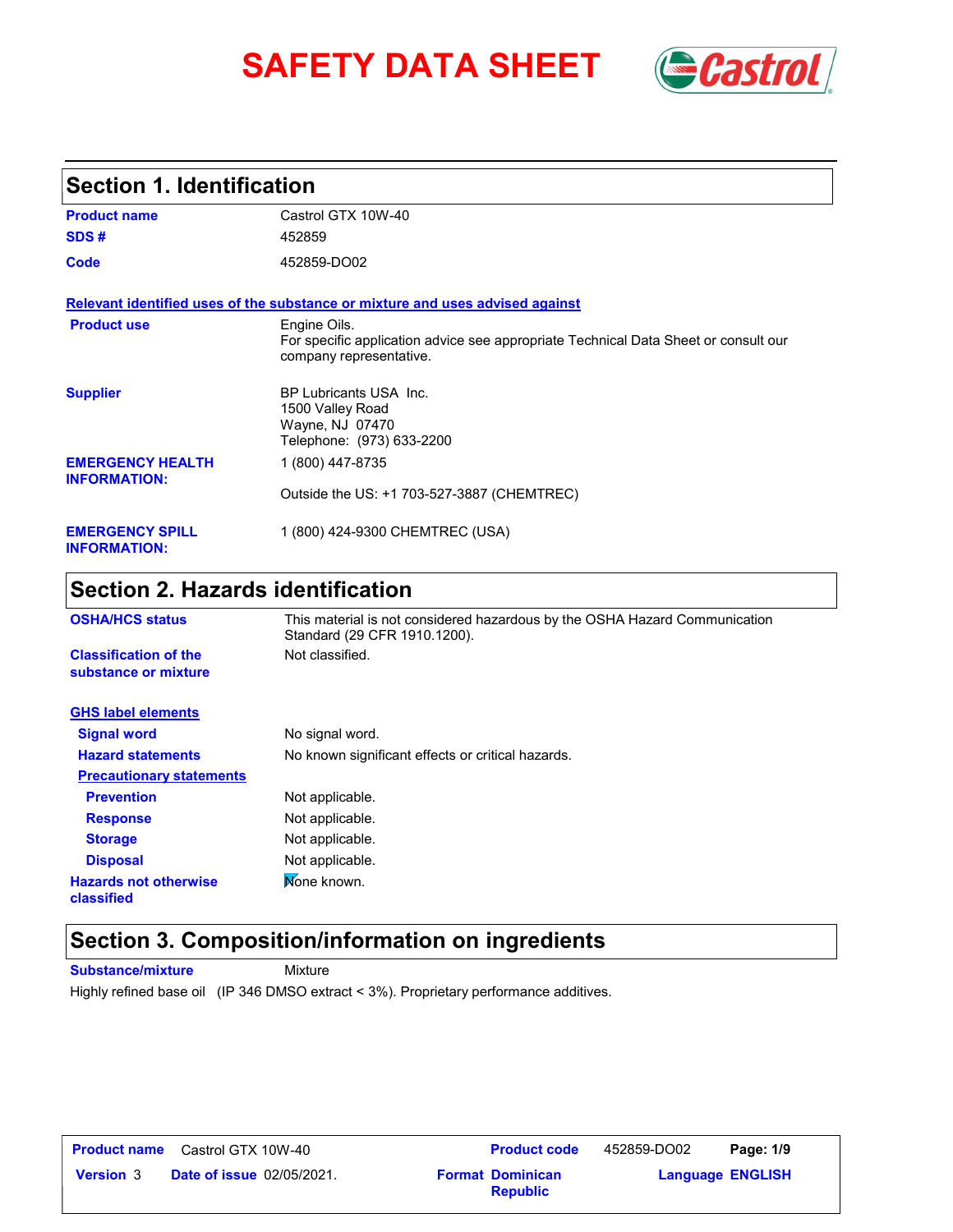## **Section 3. Composition/information on ingredients**

| <b>Ingredient name</b>                                                                                                                        | <b>CAS number</b>                                                       | %                             |
|-----------------------------------------------------------------------------------------------------------------------------------------------|-------------------------------------------------------------------------|-------------------------------|
| Distillates (petroleum), hydrotreated heavy paraffinic<br>Distillates (petroleum), hydrotreated heavy paraffinic<br>Base oil - highly refined | 64742-54-7<br>64742-54-7<br>Varies - See Key to<br><b>abbreviations</b> | ≥50 - ≤75<br>≥10 - ≤25<br>≤10 |
| Base oil - highly refined                                                                                                                     | Varies - See Key to<br><b>abbreviations</b>                             | צ≥                            |

Any concentration shown as a range is to protect confidentiality or is due to batch variation.

**There are no additional ingredients present which, within the current knowledge of the supplier and in the concentrations applicable, are classified as hazardous to health and hence require reporting in this section.**

**Occupational exposure limits, if available, are listed in Section 8.**

## **Section 4. First aid measures**

#### **Description of necessary first aid measures**

| Eye contact                       | In case of contact, immediately flush eyes with plenty of water for at least 15 minutes.<br>Eyelids should be held away from the eyeball to ensure thorough rinsing. Check for and<br>remove any contact lenses. Get medical attention.           |
|-----------------------------------|---------------------------------------------------------------------------------------------------------------------------------------------------------------------------------------------------------------------------------------------------|
| <b>Skin contact</b>               | Wash skin thoroughly with soap and water or use recognized skin cleanser. Remove<br>contaminated clothing and shoes. Wash clothing before reuse. Clean shoes thoroughly<br>before reuse. Get medical attention if symptoms occur.                 |
| <b>Inhalation</b>                 | Finhaled, remove to fresh air. In case of inhalation of decomposition products in a fire,<br>symptoms may be delayed. The exposed person may need to be kept under medical<br>surveillance for 48 hours. Get medical attention if symptoms occur. |
| <b>Ingestion</b>                  | Do not induce vomiting unless directed to do so by medical personnel. Get medical<br>attention if symptoms occur.                                                                                                                                 |
| <b>Protection of first-aiders</b> | No action shall be taken involving any personal risk or without suitable training.                                                                                                                                                                |

#### **Most important symptoms/effects, acute and delayed**

**See Section 11 for more detailed information on health effects and symptoms.**

#### **Indication of immediate medical attention and special treatment needed, if necessary**

| <b>Notes to physician</b>  | Treatment should in general be symptomatic and directed to relieving any effects.<br>In case of inhalation of decomposition products in a fire, symptoms may be delayed.<br>The exposed person may need to be kept under medical surveillance for 48 hours. |
|----------------------------|-------------------------------------------------------------------------------------------------------------------------------------------------------------------------------------------------------------------------------------------------------------|
| <b>Specific treatments</b> | No specific treatment.                                                                                                                                                                                                                                      |

## **Section 5. Fire-fighting measures**

| <b>Extinguishing media</b>                               |                                                                                                                                                                                                |  |  |  |
|----------------------------------------------------------|------------------------------------------------------------------------------------------------------------------------------------------------------------------------------------------------|--|--|--|
| <b>Suitable extinguishing</b><br>media                   | In case of fire, use foam, dry chemical or carbon dioxide extinguisher or spray.                                                                                                               |  |  |  |
| Unsuitable extinguishing<br>media                        | Do not use water jet.                                                                                                                                                                          |  |  |  |
| <b>Specific hazards arising</b><br>from the chemical     | In a fire or if heated, a pressure increase will occur and the container may burst.                                                                                                            |  |  |  |
| <b>Hazardous combustion</b><br><b>products</b>           | Combustion products may include the following:<br>carbon oxides (CO, CO <sub>2</sub> ) (carbon monoxide, carbon dioxide)<br>nitrogen oxides (NO, $NQ_2$ etc.)                                  |  |  |  |
| <b>Special protective actions</b><br>for fire-fighters   | No action shall be taken involving any personal risk or without suitable training. Promptly<br>isolate the scene by removing all persons from the vicinity of the incident if there is a fire. |  |  |  |
| <b>Special protective</b><br>equipment for fire-fighters | Fire-fighters should wear positive pressure self-contained breathing apparatus (SCBA)<br>and full turnout gear.                                                                                |  |  |  |
|                                                          |                                                                                                                                                                                                |  |  |  |

| <b>Product name</b> | Castrol GTX 10W-40               | <b>Product code</b>                        | 452859-DO02             | Page: 2/9 |
|---------------------|----------------------------------|--------------------------------------------|-------------------------|-----------|
| <b>Version 3</b>    | <b>Date of issue 02/05/2021.</b> | <b>Format Dominican</b><br><b>Republic</b> | <b>Language ENGLISH</b> |           |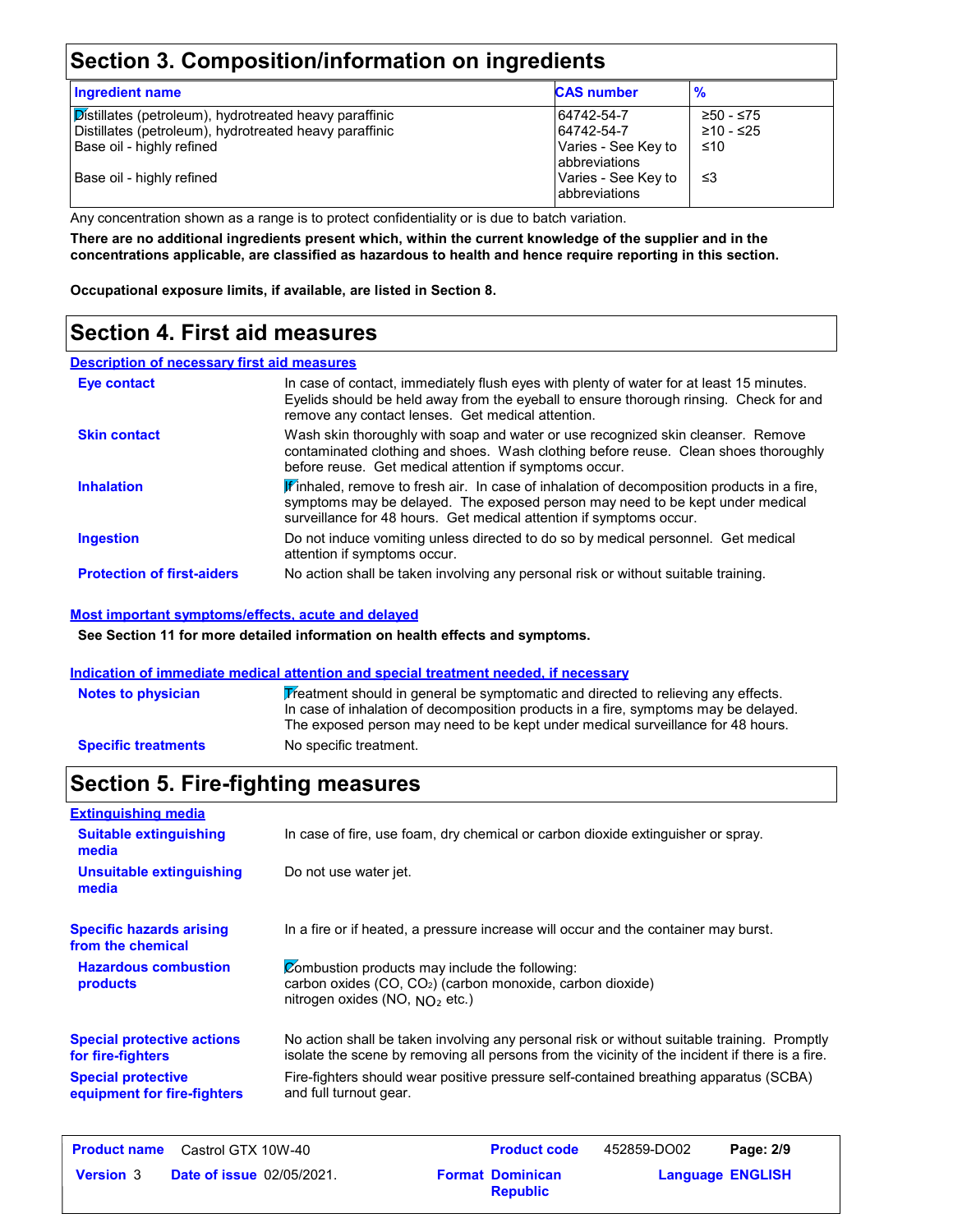### **Section 6. Accidental release measures**

|                                                              | <b>Personal precautions, protective equipment and emergency procedures</b>                                                                                                                                                                                                                                                                                                                         |  |  |
|--------------------------------------------------------------|----------------------------------------------------------------------------------------------------------------------------------------------------------------------------------------------------------------------------------------------------------------------------------------------------------------------------------------------------------------------------------------------------|--|--|
| For non-emergency<br>personnel                               | No action shall be taken involving any personal risk or without suitable training.<br>Evacuate surrounding areas. Keep unnecessary and unprotected personnel from<br>entering. Do not touch or walk through spilled material. Put on appropriate personal<br>protective equipment. Floors may be slippery; use care to avoid falling.                                                              |  |  |
| For emergency responders                                     | If specialized clothing is required to deal with the spillage, take note of any information in<br>Section 8 on suitable and unsuitable materials. See also the information in "For non-<br>emergency personnel".                                                                                                                                                                                   |  |  |
| <b>Environmental precautions</b>                             | Avoid dispersal of spilled material and runoff and contact with soil, waterways, drains<br>and sewers. Inform the relevant authorities if the product has caused environmental<br>pollution (sewers, waterways, soil or air).                                                                                                                                                                      |  |  |
| <b>Methods and materials for containment and cleaning up</b> |                                                                                                                                                                                                                                                                                                                                                                                                    |  |  |
| <b>Small spill</b>                                           | Stop leak if without risk. Move containers from spill area. Absorb with an inert material<br>and place in an appropriate waste disposal container. Dispose of via a licensed waste<br>disposal contractor.                                                                                                                                                                                         |  |  |
| Large spill                                                  | Stop leak if without risk. Move containers from spill area. Prevent entry into sewers,<br>water courses, basements or confined areas. Contain and collect spillage with non-<br>combustible, absorbent material e.g. sand, earth, vermiculite or diatomaceous earth and<br>place in container for disposal according to local regulations. Dispose of via a licensed<br>waste disposal contractor. |  |  |

### **Section 7. Handling and storage**

| <b>Precautions for safe handling</b>                                             |                                                                                                                                                                                                                                                                                                                                                                                                                                                                                                                                                                                               |
|----------------------------------------------------------------------------------|-----------------------------------------------------------------------------------------------------------------------------------------------------------------------------------------------------------------------------------------------------------------------------------------------------------------------------------------------------------------------------------------------------------------------------------------------------------------------------------------------------------------------------------------------------------------------------------------------|
| <b>Protective measures</b>                                                       | Put on appropriate personal protective equipment (see Section 8).                                                                                                                                                                                                                                                                                                                                                                                                                                                                                                                             |
| <b>Advice on general</b><br>occupational hygiene                                 | Eating, drinking and smoking should be prohibited in areas where this material is<br>handled, stored and processed. Wash thoroughly after handling. Remove contaminated<br>clothing and protective equipment before entering eating areas. See also Section 8 for<br>additional information on hygiene measures.                                                                                                                                                                                                                                                                              |
| <b>Conditions for safe storage,</b><br>including any<br><i>incompatibilities</i> | Store in accordance with local regulations. Store in original container protected from<br>direct sunlight in a dry, cool and well-ventilated area, away from incompatible materials<br>(see Section 10) and food and drink. Keep container tightly closed and sealed until<br>ready for use. Store and use only in equipment/containers designed for use with this<br>product. Containers that have been opened must be carefully resealed and kept upright<br>to prevent leakage. Do not store in unlabeled containers. Use appropriate containment<br>to avoid environmental contamination. |
| <b>Not suitable</b>                                                              | Prolonged exposure to elevated temperature                                                                                                                                                                                                                                                                                                                                                                                                                                                                                                                                                    |

### **Section 8. Exposure controls/personal protection**

#### **Control parameters**

**Occupational exposure limits**

**Distillates (petroleum), hydrotreated heavy paraffinic <b>ACGIH TLV (United States).** 

TWA: 5 mg/m<sup>3</sup> 8 hours. Issued/Revised: 11/2009 Form: Inhalable fraction **OSHA PEL (United States).** TWA: 5 mg/m<sup>3</sup> 8 hours. Issued/Revised: 6/1993

Distillates (petroleum), hydrotreated heavy paraffinic **ACGIH TLV (United States).**

TWA: 5 mg/m<sup>3</sup> 8 hours. Issued/Revised: 11/2009 Form: Inhalable fraction **OSHA PEL (United States).** TWA: 5 mg/m<sup>3</sup> 8 hours. Issued/Revised: 6/1993

#### Base oil - highly refined **ACGIH TLV (United States).** ACGIH TLV (United States).

| Product name     | Castrol GTX 10W-40               |  | <b>Product code</b>                        | 452859-DO02 | Page: 3/9               |  |
|------------------|----------------------------------|--|--------------------------------------------|-------------|-------------------------|--|
| <b>Version 3</b> | <b>Date of issue 02/05/2021.</b> |  | <b>Format Dominican</b><br><b>Republic</b> |             | <b>Language ENGLISH</b> |  |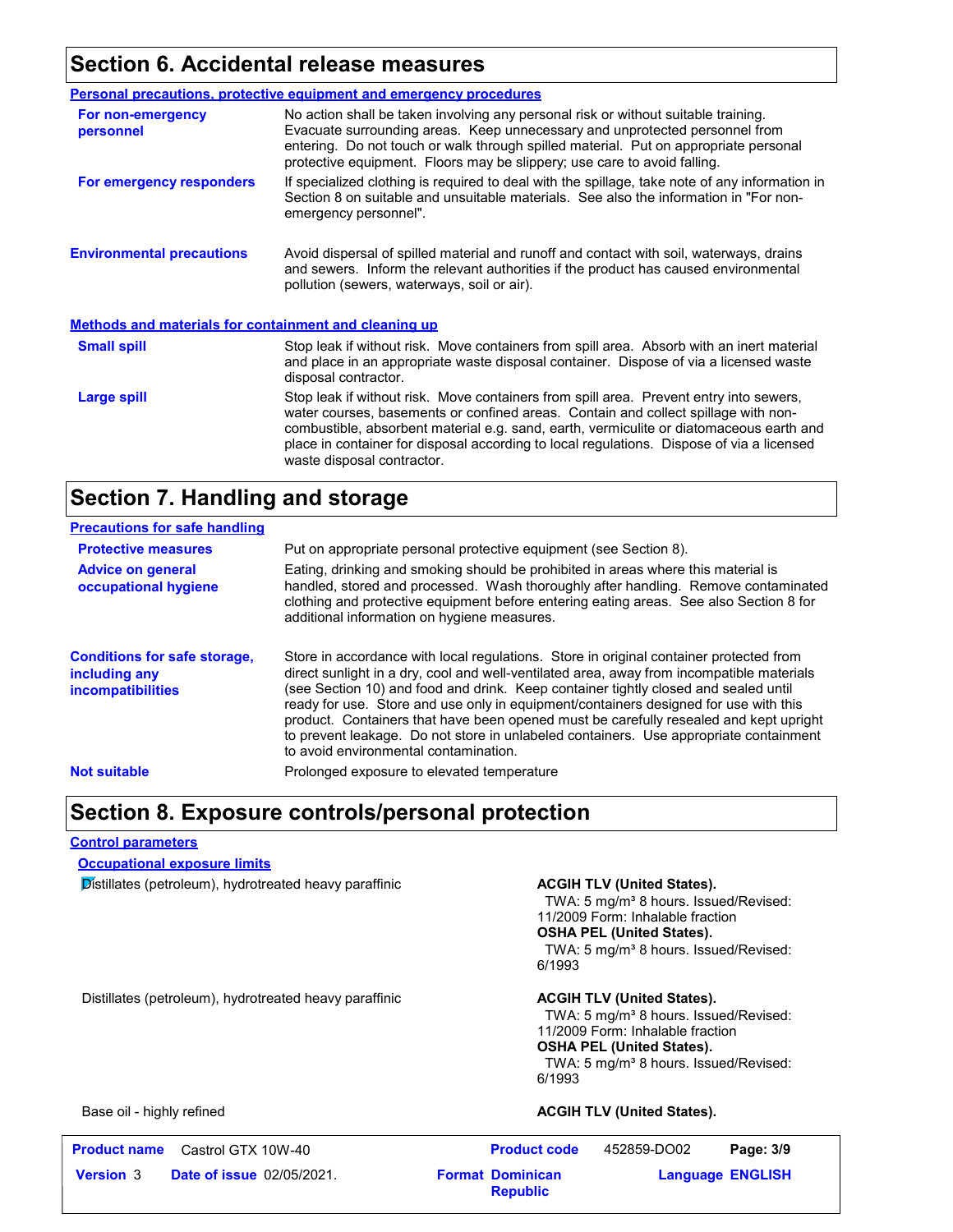## **Section 8. Exposure controls/personal protection**

| Base oil - highly refined<br><b>ACGIH TLV (United States).</b><br>TWA: 5 mg/m <sup>3</sup> 8 hours. Issued/Revised:<br>11/2009 Form: Inhalable fraction<br><b>OSHA PEL (United States).</b><br>TWA: 5 mg/m <sup>3</sup> 8 hours. Issued/Revised:<br>6/1993<br><b>Appropriate engineering</b><br>All activities involving chemicals should be assessed for their risks to health, to ensure<br>exposures are adequately controlled. Personal protective equipment should only be<br><b>controls</b><br>considered after other forms of control measures (e.g. engineering controls) have been<br>suitably evaluated. Personal protective equipment should conform to appropriate<br>standards, be suitable for use, be kept in good condition and properly maintained.<br>Your supplier of personal protective equipment should be consulted for advice on<br>selection and appropriate standards. For further information contact your national<br>organisation for standards.<br>Provide exhaust ventilation or other engineering controls to keep the relevant airborne<br>concentrations below their respective occupational exposure limits.<br>The final choice of protective equipment will depend upon a risk assessment. It is<br>important to ensure that all items of personal protective equipment are compatible.<br>Emissions from ventilation or work process equipment should be checked to ensure they<br><b>Environmental exposure</b><br>comply with the requirements of environmental protection legislation. In some cases,<br><b>controls</b><br>fume scrubbers, filters or engineering modifications to the process equipment will be<br>necessary to reduce emissions to acceptable levels.<br><b>Individual protection measures</b><br>Wash hands, forearms and face thoroughly after handling chemical products, before<br><b>Hygiene measures</b><br>eating, smoking and using the lavatory and at the end of the working period.<br>Appropriate techniques should be used to remove potentially contaminated clothing.<br>Wash contaminated clothing before reusing. Ensure that eyewash stations and safety<br>showers are close to the workstation location.<br><b>Eye/face protection</b><br>Safety glasses with side shields.<br><b>Skin protection</b><br>Wear protective gloves if prolonged or repeated contact is likely. Wear chemical<br><b>Hand protection</b><br>resistant gloves. Recommended: Nitrile gloves. The correct choice of protective gloves<br>depends upon the chemicals being handled, the conditions of work and use, and the<br>condition of the gloves (even the best chemically resistant glove will break down after<br>repeated chemical exposures). Most gloves provide only a short time of protection<br>before they must be discarded and replaced. Because specific work environments and<br>material handling practices vary, safety procedures should be developed for each<br>intended application. Gloves should therefore be chosen in consultation with the supplier/<br>manufacturer and with a full assessment of the working conditions.<br><b>Body protection</b><br>Use of protective clothing is good industrial practice.<br>Personal protective equipment for the body should be selected based on the task being<br>performed and the risks involved and should be approved by a specialist before handling<br>this product.<br>Cotton or polyester/cotton overalls will only provide protection against light superficial<br>contamination that will not soak through to the skin. Overalls should be laundered on a<br>regular basis. When the risk of skin exposure is high (e.g. when cleaning up spillages or<br>if there is a risk of splashing) then chemical resistant aprons and/or impervious chemical<br>suits and boots will be required.<br><b>Other skin protection</b><br>Appropriate footwear and any additional skin protection measures should be selected<br>based on the task being performed and the risks involved and should be approved by a<br>specialist before handling this product. | TWA: 5 mg/m <sup>3</sup> 8 hours. Issued/Revised:<br>11/2009 Form: Inhalable fraction<br><b>OSHA PEL (United States).</b><br>TWA: 5 mg/m <sup>3</sup> 8 hours. Issued/Revised:<br>6/1993 |  |
|-------------------------------------------------------------------------------------------------------------------------------------------------------------------------------------------------------------------------------------------------------------------------------------------------------------------------------------------------------------------------------------------------------------------------------------------------------------------------------------------------------------------------------------------------------------------------------------------------------------------------------------------------------------------------------------------------------------------------------------------------------------------------------------------------------------------------------------------------------------------------------------------------------------------------------------------------------------------------------------------------------------------------------------------------------------------------------------------------------------------------------------------------------------------------------------------------------------------------------------------------------------------------------------------------------------------------------------------------------------------------------------------------------------------------------------------------------------------------------------------------------------------------------------------------------------------------------------------------------------------------------------------------------------------------------------------------------------------------------------------------------------------------------------------------------------------------------------------------------------------------------------------------------------------------------------------------------------------------------------------------------------------------------------------------------------------------------------------------------------------------------------------------------------------------------------------------------------------------------------------------------------------------------------------------------------------------------------------------------------------------------------------------------------------------------------------------------------------------------------------------------------------------------------------------------------------------------------------------------------------------------------------------------------------------------------------------------------------------------------------------------------------------------------------------------------------------------------------------------------------------------------------------------------------------------------------------------------------------------------------------------------------------------------------------------------------------------------------------------------------------------------------------------------------------------------------------------------------------------------------------------------------------------------------------------------------------------------------------------------------------------------------------------------------------------------------------------------------------------------------------------------------------------------------------------------------------------------------------------------------------------------------------------------------------------------------------------------------------------------------------------------------------------------------------------------------------------------------------------------------------------------------------------------------------------------------------------------------------------------------------------------------------------------------------------------------------------------------------|------------------------------------------------------------------------------------------------------------------------------------------------------------------------------------------|--|
|                                                                                                                                                                                                                                                                                                                                                                                                                                                                                                                                                                                                                                                                                                                                                                                                                                                                                                                                                                                                                                                                                                                                                                                                                                                                                                                                                                                                                                                                                                                                                                                                                                                                                                                                                                                                                                                                                                                                                                                                                                                                                                                                                                                                                                                                                                                                                                                                                                                                                                                                                                                                                                                                                                                                                                                                                                                                                                                                                                                                                                                                                                                                                                                                                                                                                                                                                                                                                                                                                                                                                                                                                                                                                                                                                                                                                                                                                                                                                                                                                                                                                                 |                                                                                                                                                                                          |  |
|                                                                                                                                                                                                                                                                                                                                                                                                                                                                                                                                                                                                                                                                                                                                                                                                                                                                                                                                                                                                                                                                                                                                                                                                                                                                                                                                                                                                                                                                                                                                                                                                                                                                                                                                                                                                                                                                                                                                                                                                                                                                                                                                                                                                                                                                                                                                                                                                                                                                                                                                                                                                                                                                                                                                                                                                                                                                                                                                                                                                                                                                                                                                                                                                                                                                                                                                                                                                                                                                                                                                                                                                                                                                                                                                                                                                                                                                                                                                                                                                                                                                                                 |                                                                                                                                                                                          |  |
|                                                                                                                                                                                                                                                                                                                                                                                                                                                                                                                                                                                                                                                                                                                                                                                                                                                                                                                                                                                                                                                                                                                                                                                                                                                                                                                                                                                                                                                                                                                                                                                                                                                                                                                                                                                                                                                                                                                                                                                                                                                                                                                                                                                                                                                                                                                                                                                                                                                                                                                                                                                                                                                                                                                                                                                                                                                                                                                                                                                                                                                                                                                                                                                                                                                                                                                                                                                                                                                                                                                                                                                                                                                                                                                                                                                                                                                                                                                                                                                                                                                                                                 |                                                                                                                                                                                          |  |
|                                                                                                                                                                                                                                                                                                                                                                                                                                                                                                                                                                                                                                                                                                                                                                                                                                                                                                                                                                                                                                                                                                                                                                                                                                                                                                                                                                                                                                                                                                                                                                                                                                                                                                                                                                                                                                                                                                                                                                                                                                                                                                                                                                                                                                                                                                                                                                                                                                                                                                                                                                                                                                                                                                                                                                                                                                                                                                                                                                                                                                                                                                                                                                                                                                                                                                                                                                                                                                                                                                                                                                                                                                                                                                                                                                                                                                                                                                                                                                                                                                                                                                 |                                                                                                                                                                                          |  |
|                                                                                                                                                                                                                                                                                                                                                                                                                                                                                                                                                                                                                                                                                                                                                                                                                                                                                                                                                                                                                                                                                                                                                                                                                                                                                                                                                                                                                                                                                                                                                                                                                                                                                                                                                                                                                                                                                                                                                                                                                                                                                                                                                                                                                                                                                                                                                                                                                                                                                                                                                                                                                                                                                                                                                                                                                                                                                                                                                                                                                                                                                                                                                                                                                                                                                                                                                                                                                                                                                                                                                                                                                                                                                                                                                                                                                                                                                                                                                                                                                                                                                                 |                                                                                                                                                                                          |  |
|                                                                                                                                                                                                                                                                                                                                                                                                                                                                                                                                                                                                                                                                                                                                                                                                                                                                                                                                                                                                                                                                                                                                                                                                                                                                                                                                                                                                                                                                                                                                                                                                                                                                                                                                                                                                                                                                                                                                                                                                                                                                                                                                                                                                                                                                                                                                                                                                                                                                                                                                                                                                                                                                                                                                                                                                                                                                                                                                                                                                                                                                                                                                                                                                                                                                                                                                                                                                                                                                                                                                                                                                                                                                                                                                                                                                                                                                                                                                                                                                                                                                                                 |                                                                                                                                                                                          |  |
|                                                                                                                                                                                                                                                                                                                                                                                                                                                                                                                                                                                                                                                                                                                                                                                                                                                                                                                                                                                                                                                                                                                                                                                                                                                                                                                                                                                                                                                                                                                                                                                                                                                                                                                                                                                                                                                                                                                                                                                                                                                                                                                                                                                                                                                                                                                                                                                                                                                                                                                                                                                                                                                                                                                                                                                                                                                                                                                                                                                                                                                                                                                                                                                                                                                                                                                                                                                                                                                                                                                                                                                                                                                                                                                                                                                                                                                                                                                                                                                                                                                                                                 |                                                                                                                                                                                          |  |
|                                                                                                                                                                                                                                                                                                                                                                                                                                                                                                                                                                                                                                                                                                                                                                                                                                                                                                                                                                                                                                                                                                                                                                                                                                                                                                                                                                                                                                                                                                                                                                                                                                                                                                                                                                                                                                                                                                                                                                                                                                                                                                                                                                                                                                                                                                                                                                                                                                                                                                                                                                                                                                                                                                                                                                                                                                                                                                                                                                                                                                                                                                                                                                                                                                                                                                                                                                                                                                                                                                                                                                                                                                                                                                                                                                                                                                                                                                                                                                                                                                                                                                 |                                                                                                                                                                                          |  |
|                                                                                                                                                                                                                                                                                                                                                                                                                                                                                                                                                                                                                                                                                                                                                                                                                                                                                                                                                                                                                                                                                                                                                                                                                                                                                                                                                                                                                                                                                                                                                                                                                                                                                                                                                                                                                                                                                                                                                                                                                                                                                                                                                                                                                                                                                                                                                                                                                                                                                                                                                                                                                                                                                                                                                                                                                                                                                                                                                                                                                                                                                                                                                                                                                                                                                                                                                                                                                                                                                                                                                                                                                                                                                                                                                                                                                                                                                                                                                                                                                                                                                                 |                                                                                                                                                                                          |  |
|                                                                                                                                                                                                                                                                                                                                                                                                                                                                                                                                                                                                                                                                                                                                                                                                                                                                                                                                                                                                                                                                                                                                                                                                                                                                                                                                                                                                                                                                                                                                                                                                                                                                                                                                                                                                                                                                                                                                                                                                                                                                                                                                                                                                                                                                                                                                                                                                                                                                                                                                                                                                                                                                                                                                                                                                                                                                                                                                                                                                                                                                                                                                                                                                                                                                                                                                                                                                                                                                                                                                                                                                                                                                                                                                                                                                                                                                                                                                                                                                                                                                                                 |                                                                                                                                                                                          |  |

| <b>Product name</b> | Castrol GTX 10W-40               |                         | <b>Product code</b> | 452859-DO02 | Page: 4/9               |
|---------------------|----------------------------------|-------------------------|---------------------|-------------|-------------------------|
| <b>Version 3</b>    | <b>Date of issue 02/05/2021.</b> | <b>Format Dominican</b> | <b>Republic</b>     |             | <b>Language ENGLISH</b> |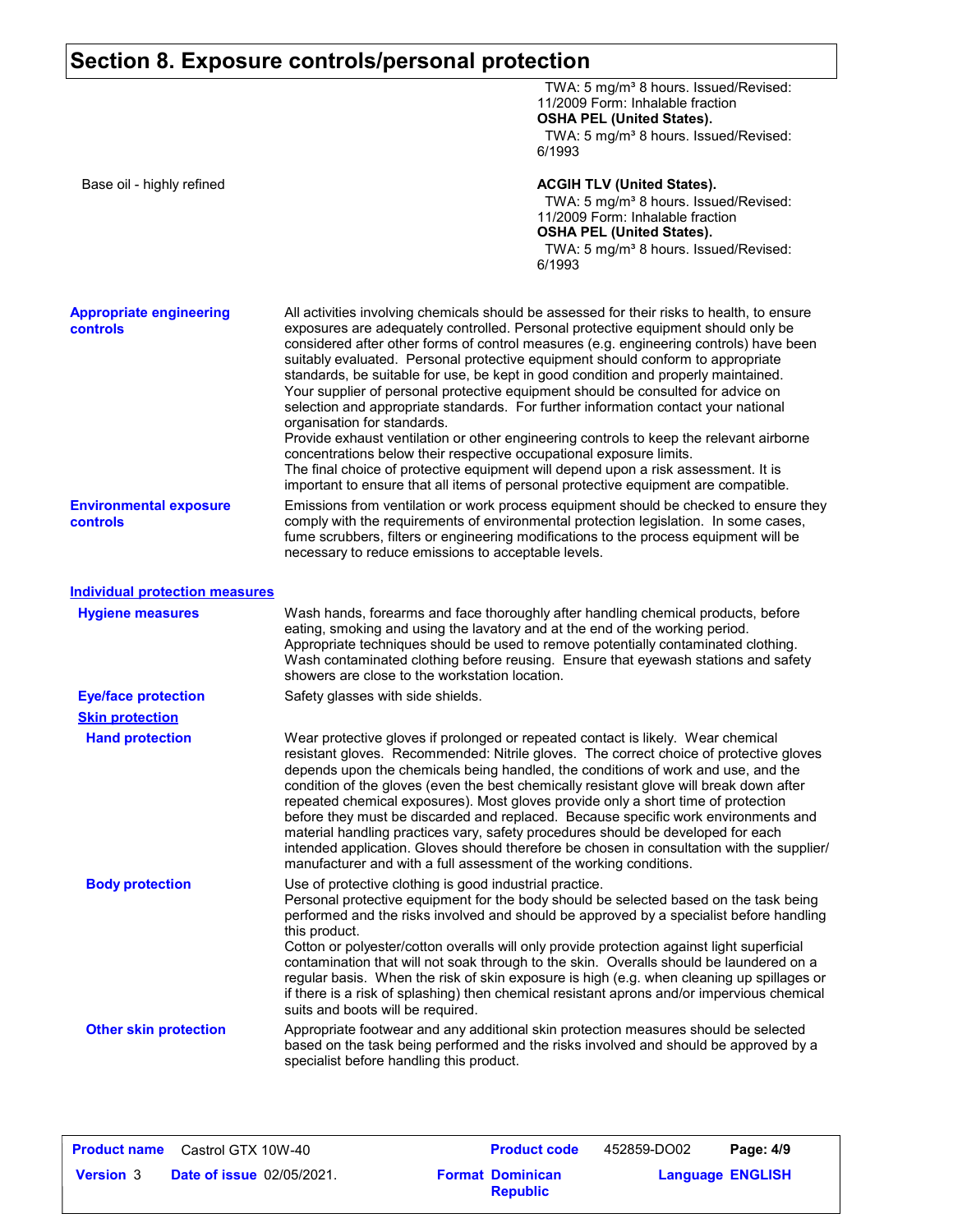#### **Section 8. Exposure controls/personal protection**

**Respiratory protection**

In case of insufficient ventilation, wear suitable respiratory equipment. The correct choice of respiratory protection depends upon the chemicals being handled, the conditions of work and use, and the condition of the respiratory equipment. Safety procedures should be developed for each intended application. Respiratory protection equipment should therefore be chosen in consultation with the supplier/manufacturer and with a full assessment of the working conditions.

## **Section 9. Physical and chemical properties**

| <b>Appearance</b>                                 |                                                                                                                              |
|---------------------------------------------------|------------------------------------------------------------------------------------------------------------------------------|
| <b>Physical state</b>                             | Liquid.                                                                                                                      |
| <b>Color</b>                                      | Brown.                                                                                                                       |
| <b>Odor</b>                                       | Not available.                                                                                                               |
| <b>Odor threshold</b>                             | Not available.                                                                                                               |
| pH                                                | Not applicable.                                                                                                              |
| <b>Melting point</b>                              | Not available.                                                                                                               |
| <b>Boiling point</b>                              | Not available.                                                                                                               |
| <b>Flash point</b>                                | Closed cup: $>200^{\circ}$ C ( $>392^{\circ}$ F) [Pensky-Martens.]                                                           |
| <b>Pour point</b>                                 | $-42 °C$                                                                                                                     |
| <b>Evaporation rate</b>                           | Not available.                                                                                                               |
| <b>Flammability (solid, gas)</b>                  | Not applicable. Based on - Physical state                                                                                    |
| Lower and upper explosive<br>(flammable) limits   | Not available.                                                                                                               |
| <b>Vapor pressure</b>                             | Not available.                                                                                                               |
| <b>Vapor density</b>                              | Not available.                                                                                                               |
| <b>Density</b>                                    | <1000 kg/m <sup>3</sup> (<1 g/cm <sup>3</sup> ) at 15 <sup>°</sup> C                                                         |
| <b>Solubility</b>                                 | insoluble in water.                                                                                                          |
| <b>Partition coefficient: n-</b><br>octanol/water | Not available.                                                                                                               |
| <b>Auto-ignition temperature</b>                  | Not available.                                                                                                               |
| <b>Decomposition temperature</b>                  | Not available.                                                                                                               |
| <b>Viscosity</b>                                  | Kinematic: 95 mm <sup>2</sup> /s (95 cSt) at 40°C<br>Kinematic: 13.2 to 14.2 mm <sup>2</sup> /s (13.2 to 14.2 cSt) at 100 °C |

## **Section 10. Stability and reactivity**

| <b>Reactivity</b>                                   | No specific test data available for this product. Refer to Conditions to avoid and<br>Incompatible materials for additional information.                                |
|-----------------------------------------------------|-------------------------------------------------------------------------------------------------------------------------------------------------------------------------|
| <b>Chemical stability</b>                           | The product is stable.                                                                                                                                                  |
| <b>Possibility of hazardous</b><br><b>reactions</b> | Under normal conditions of storage and use, hazardous reactions will not occur.<br>Under normal conditions of storage and use, hazardous polymerization will not occur. |
| <b>Conditions to avoid</b>                          | Avoid all possible sources of ignition (spark or flame).                                                                                                                |
| <b>Incompatible materials</b>                       | Reactive or incompatible with the following materials: oxidizing materials.                                                                                             |
| <b>Hazardous decomposition</b><br>products          | Under normal conditions of storage and use, hazardous decomposition products should<br>not be produced.                                                                 |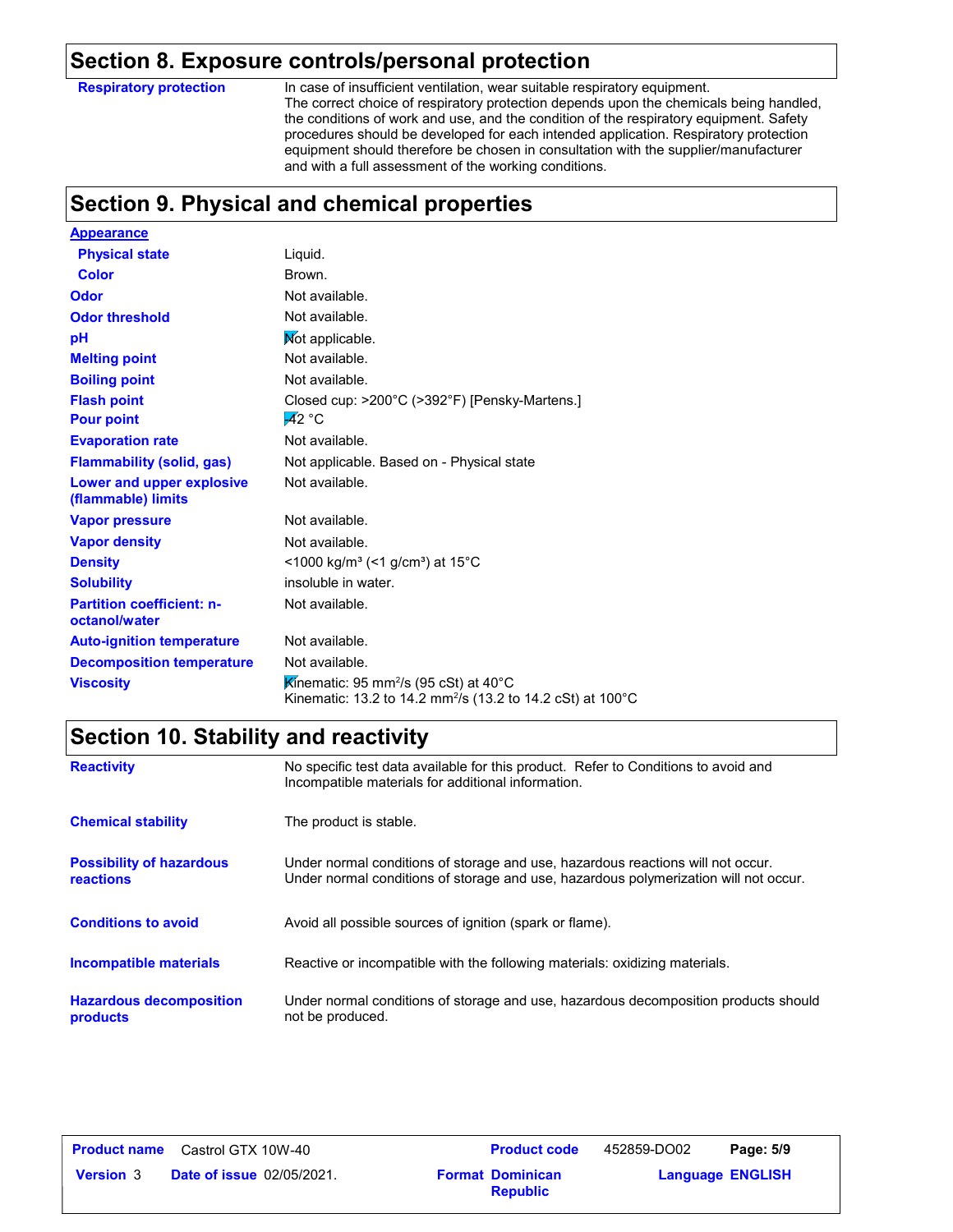## **Section 11. Toxicological information**

#### **Information on toxicological effects**

| <b>ASPIRATION HAZARD - Category 1</b><br><b>ASPIRATION HAZARD - Category 1</b> |  |  |
|--------------------------------------------------------------------------------|--|--|
|                                                                                |  |  |
|                                                                                |  |  |

| routes of exposure                    | Prodice of only anticipated. Bornian, imparation.                                                                          |
|---------------------------------------|----------------------------------------------------------------------------------------------------------------------------|
| <b>Potential acute health effects</b> |                                                                                                                            |
| Eye contact                           | No known significant effects or critical hazards.                                                                          |
| <b>Skin contact</b>                   | No known significant effects or critical hazards.                                                                          |
| <b>Inhalation</b>                     | <b>Exposure to decomposition products may cause a health hazard. Serious effects may</b><br>be delayed following exposure. |
| Ingestion                             | No known significant effects or critical hazards.                                                                          |
| Eye contact                           | Symptoms related to the physical, chemical and toxicological characteristics<br>No specific data.                          |
| <b>Skin contact</b>                   | Adverse symptoms may include the following:<br>irritation                                                                  |
|                                       | dryness<br>cracking                                                                                                        |
| <b>Inhalation</b>                     | No specific data.                                                                                                          |
| <b>Ingestion</b>                      | No specific data.                                                                                                          |
|                                       |                                                                                                                            |

|                                         | Delayed and immediate effects and also chronic effects from short and long term exposure                                                                                                                                                                                                                                                                                                                    |
|-----------------------------------------|-------------------------------------------------------------------------------------------------------------------------------------------------------------------------------------------------------------------------------------------------------------------------------------------------------------------------------------------------------------------------------------------------------------|
| <b>Short term exposure</b>              |                                                                                                                                                                                                                                                                                                                                                                                                             |
| <b>Potential immediate</b><br>effects   | Not available.                                                                                                                                                                                                                                                                                                                                                                                              |
| <b>Potential delayed effects</b>        | Not available.                                                                                                                                                                                                                                                                                                                                                                                              |
| Long term exposure                      |                                                                                                                                                                                                                                                                                                                                                                                                             |
| <b>Potential immediate</b><br>effects   | Not available.                                                                                                                                                                                                                                                                                                                                                                                              |
| <b>Potential delayed effects</b>        | Not available.                                                                                                                                                                                                                                                                                                                                                                                              |
| <b>Potential chronic health effects</b> |                                                                                                                                                                                                                                                                                                                                                                                                             |
| <b>General</b>                          | USED ENGINE OILS<br>Combustion products resulting from the operation of internal combustion engines<br>contaminate engine oils during use. Used engine oil may contain hazardous<br>components which have the potential to cause skin cancer. Frequent or prolonged<br>contact with all types and makes of used engine oil must therefore be avoided and a<br>high standard of personal hygiene maintained. |
| <b>Carcinogenicity</b>                  | No known significant effects or critical hazards.                                                                                                                                                                                                                                                                                                                                                           |
|                                         |                                                                                                                                                                                                                                                                                                                                                                                                             |
| <b>Mutagenicity</b>                     | No known significant effects or critical hazards.                                                                                                                                                                                                                                                                                                                                                           |
| <b>Teratogenicity</b>                   | No known significant effects or critical hazards.                                                                                                                                                                                                                                                                                                                                                           |
| <b>Developmental effects</b>            | No known significant effects or critical hazards.                                                                                                                                                                                                                                                                                                                                                           |
| <b>Fertility effects</b>                | No known significant effects or critical hazards.                                                                                                                                                                                                                                                                                                                                                           |

#### **Numerical measures of toxicity**

Not available. **Acute toxicity estimates**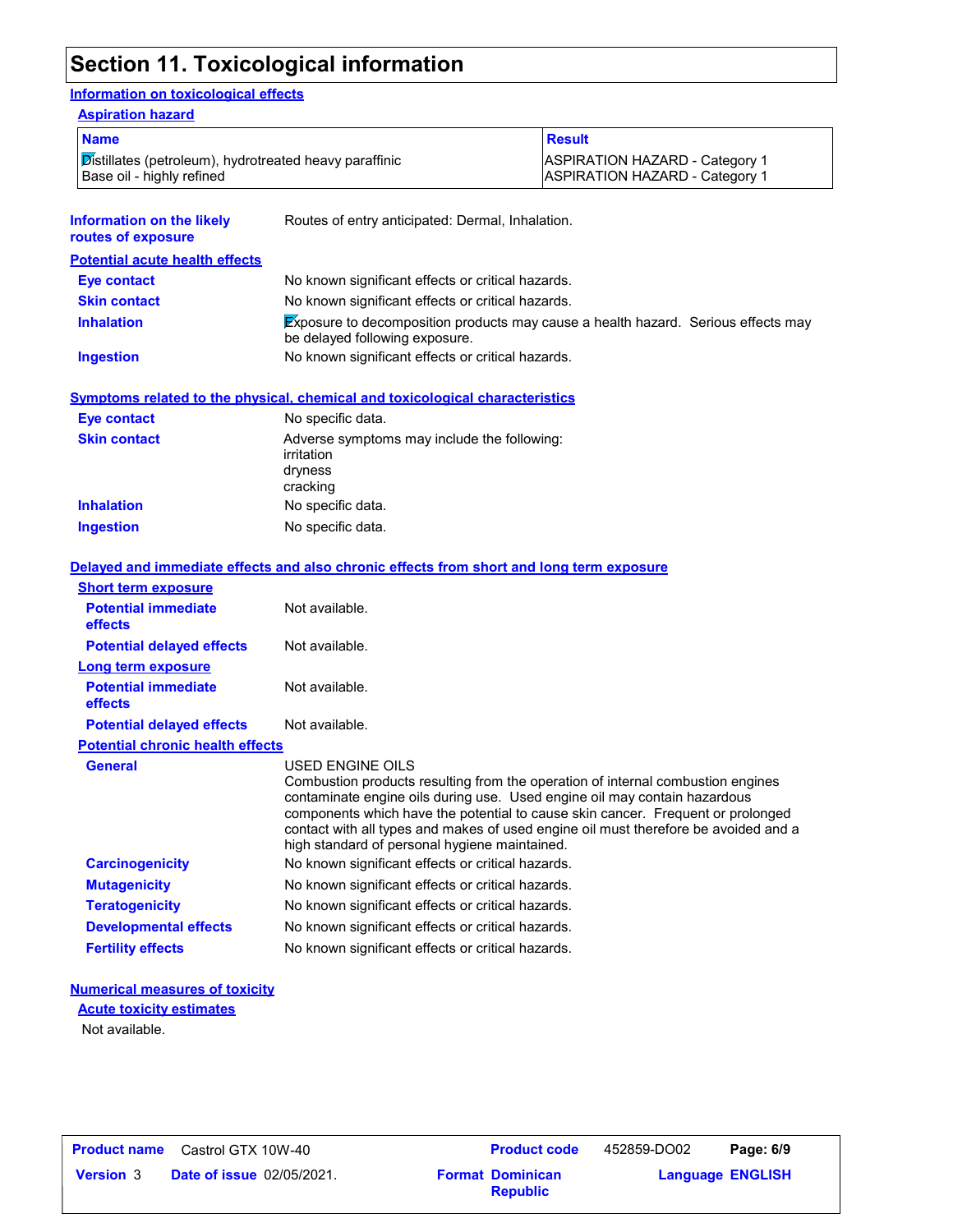## **Section 12. Ecological information**

#### **Toxicity**

No testing has been performed by the manufacturer.

#### **Persistence and degradability**

Expected to be biodegradable.

#### **Bioaccumulative potential**

This product is not expected to bioaccumulate through food chains in the environment.

| <b>Mobility in soil</b>                                 |                                                                                                                           |
|---------------------------------------------------------|---------------------------------------------------------------------------------------------------------------------------|
| <b>Soil/water partition</b><br><b>coefficient (Koc)</b> | Not available.                                                                                                            |
| <b>Mobility</b>                                         | Spillages may penetrate the soil causing ground water contamination.                                                      |
| <b>Other adverse effects</b>                            | No known significant effects or critical hazards.                                                                         |
| <b>Other ecological information</b>                     | Spills may form a film on water surfaces causing physical damage to organisms. Oxygen<br>transfer could also be impaired. |

#### **Section 13. Disposal considerations**

The generation of waste should be avoided or minimized wherever possible. Significant quantities of waste product residues should not be disposed of via the foul sewer but processed in a suitable effluent treatment plant. Dispose of surplus and non-recyclable products via a licensed waste disposal contractor. Disposal of this product, solutions and any by-products should at all times comply with the requirements of environmental protection and waste disposal legislation and any regional local authority requirements. Waste packaging should be recycled. Incineration or landfill should only be considered when recycling is not feasible. This material and its container must be disposed of in a safe way. Empty containers or liners may retain some product residues. Avoid dispersal of spilled material and runoff and contact with soil, waterways, drains and sewers. **Disposal methods**

## **Section 14. Transport information**

|                                         | <b>DOT Classification</b> | <b>TDG Classification</b> | <b>IMDG</b>                  | <b>IATA</b>              |
|-----------------------------------------|---------------------------|---------------------------|------------------------------|--------------------------|
| <b>UN number</b>                        | Not regulated.            | Not regulated.            | Not regulated.               | Not regulated.           |
| <b>UN proper</b><br>shipping name       |                           |                           | $\overline{\phantom{a}}$     | $\overline{\phantom{0}}$ |
| <b>Transport</b><br>hazard class(es)    |                           |                           | $\overline{\phantom{a}}$     | ٠                        |
| <b>Packing group</b>                    |                           | $\overline{\phantom{a}}$  | $\qquad \qquad \blacksquare$ | -                        |
| <b>Environmental</b><br>hazards         | No.                       | No.                       | No.                          | No.                      |
| <b>Additional</b><br><b>information</b> |                           | -                         | -                            |                          |

**Special precautions for user** Not available.

**Transport in bulk according to IMO instruments** Not available.

**Version 3 • Date of issue 02/05/2021. The according Format Dominican Format Dominican Format Dominican Research Dominican Research Dominican Research Dominican Research Dominican Research Dominican Research Dominican Rese Product name** Castrol GTX 10W-40 **Product code** 452859-DO02 **Page: 7/9** | **Language ENGLISH** 452859-DO02 **Format Dominican Republic**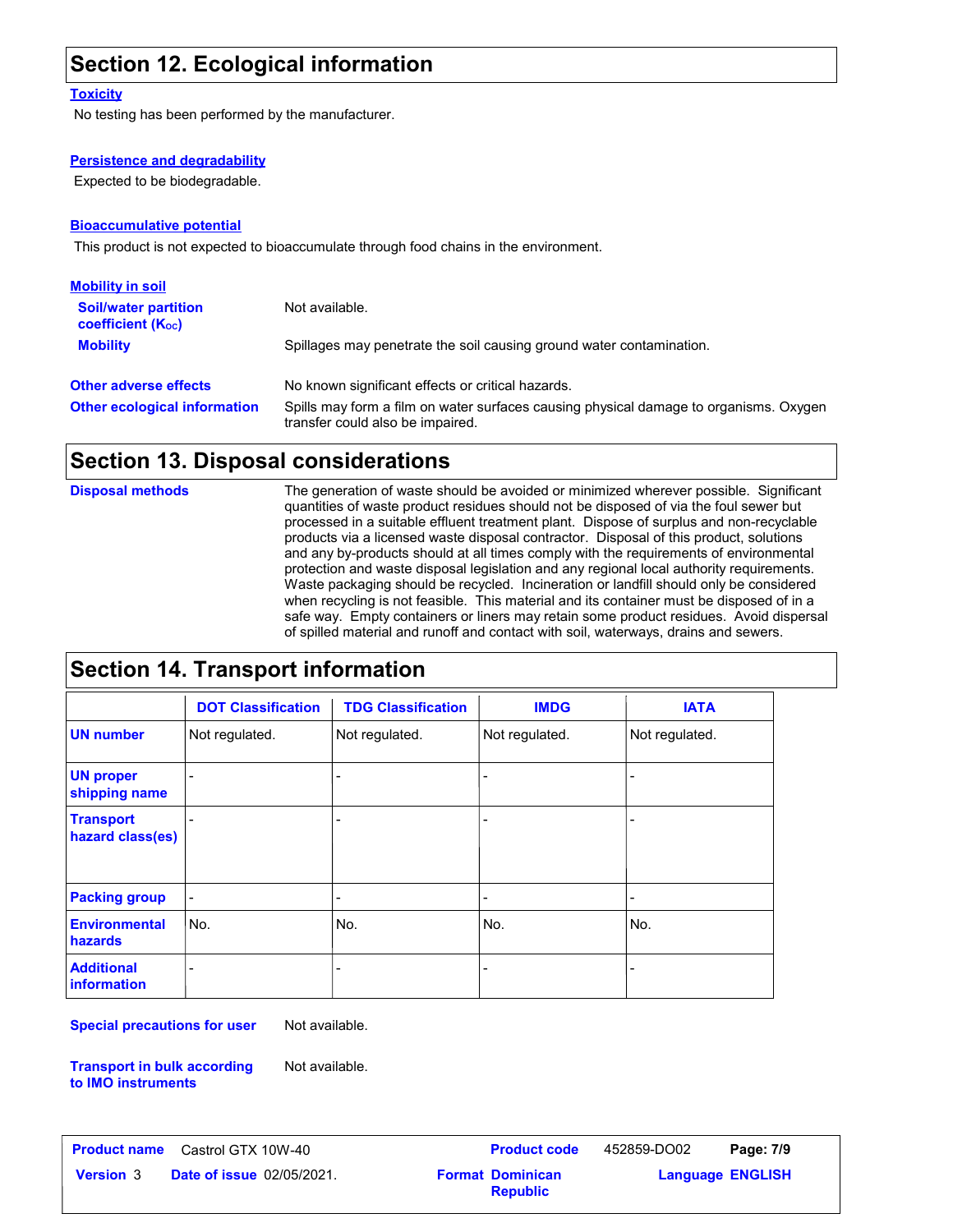## **Section 15. Regulatory information**

| <b>U.S. Federal regulations</b>                                 |                                                                                                          |
|-----------------------------------------------------------------|----------------------------------------------------------------------------------------------------------|
| <b>United States inventory</b><br>(TSCA 8b)                     | All components are active or exempted.                                                                   |
| <b>Other regulations</b>                                        |                                                                                                          |
| <b>Australia inventory (AICS)</b>                               | All components are listed or exempted.                                                                   |
| <b>Canada inventory</b>                                         | All components are listed or exempted.                                                                   |
| <b>China inventory (IECSC)</b>                                  | At least one component is not listed.                                                                    |
| <b>Japan inventory (ENCS)</b>                                   | All components are listed or exempted.                                                                   |
| <b>Korea inventory (KECI)</b>                                   | All components are listed or exempted.                                                                   |
| <b>Philippines inventory</b><br>(PICCS)                         | All components are listed or exempted.                                                                   |
| <b>Taiwan Chemical</b><br><b>Substances Inventory</b><br>(TCSI) | All components are listed or exempted.                                                                   |
| <b>REACH Status</b>                                             | For the REACH status of this product please consult your company contact, as<br>identified in Section 1. |

#### **Section 16. Other information**

| <b>History</b>                    |                                                                                                                                                                                                                                                                                                                                                                                                                                                                                                                                                                                                                                                                                                                                                                                                                                                                                                                                                                                                                                                                                                                                                                                                                                                                                         |
|-----------------------------------|-----------------------------------------------------------------------------------------------------------------------------------------------------------------------------------------------------------------------------------------------------------------------------------------------------------------------------------------------------------------------------------------------------------------------------------------------------------------------------------------------------------------------------------------------------------------------------------------------------------------------------------------------------------------------------------------------------------------------------------------------------------------------------------------------------------------------------------------------------------------------------------------------------------------------------------------------------------------------------------------------------------------------------------------------------------------------------------------------------------------------------------------------------------------------------------------------------------------------------------------------------------------------------------------|
| Date of issue/Date of<br>revision | 02/05/2021.                                                                                                                                                                                                                                                                                                                                                                                                                                                                                                                                                                                                                                                                                                                                                                                                                                                                                                                                                                                                                                                                                                                                                                                                                                                                             |
| Date of previous issue            | 10/20/2020.                                                                                                                                                                                                                                                                                                                                                                                                                                                                                                                                                                                                                                                                                                                                                                                                                                                                                                                                                                                                                                                                                                                                                                                                                                                                             |
| <b>Prepared by</b>                | <b>Product Stewardship</b>                                                                                                                                                                                                                                                                                                                                                                                                                                                                                                                                                                                                                                                                                                                                                                                                                                                                                                                                                                                                                                                                                                                                                                                                                                                              |
| <b>Key to abbreviations</b>       | ACGIH = American Conference of Industrial Hygienists<br>ATE = Acute Toxicity Estimate<br><b>BCF = Bioconcentration Factor</b><br>CAS Number = Chemical Abstracts Service Registry Number<br>GHS = Globally Harmonized System of Classification and Labelling of Chemicals<br>IATA = International Air Transport Association<br>IBC = Intermediate Bulk Container<br>IMDG = International Maritime Dangerous Goods<br>LogPow = logarithm of the octanol/water partition coefficient<br>MARPOL = International Convention for the Prevention of Pollution From Ships, 1973 as<br>modified by the Protocol of 1978. ("Marpol" = marine pollution)<br>OEL = Occupational Exposure Limit<br>SDS = Safety Data Sheet<br>STEL = Short term exposure limit<br>TWA = Time weighted average<br>UN = United Nations<br>UN Number = United Nations Number, a four digit number assigned by the United<br>Nations Committee of Experts on the Transport of Dangerous Goods.<br>Varies = may contain one or more of the following 64741-88-4, 64741-89-5, 64741-95-3,<br>64741-96-4, 64742-01-4, 64742-44-5, 64742-45-6, 64742-52-5, 64742-53-6, 64742-54-7,<br>64742-55-8, 64742-56-9, 64742-57-0, 64742-58-1, 64742-62-7, 64742-63-8, 64742-65-0,<br>64742-70-7, 72623-85-9, 72623-86-0, 72623-87-1 |

#### **Indicates information that has changed from previously issued version.**

#### **Notice to reader**

*All reasonably practicable steps have been taken to ensure this data sheet and the health, safety and environmental information contained in it is accurate as of the date specified below. No warranty or representation, express or implied is made as to the accuracy or completeness of the data and information in this data sheet.*

*The data and advice given apply when the product is sold for the stated application or applications. You should not use the product other than for the stated application or applications without seeking advice from BP Group.*

*It is the user's obligation to evaluate and use this product safely and to comply with all applicable laws and regulations. The BP Group shall not be responsible for any damage or injury resulting from use, other than the stated product use of the material, from any failure to adhere to recommendations, or from any hazards inherent in the nature of the material. Purchasers of the product for supply to a third party for use at work, have a duty to take all necessary steps to ensure that*  any person handling or using the product is provided with the information in this sheet. Employers have a duty to tell

| <b>Product name</b> Castrol GTX 10W-40 |                                  |  | <b>Product code</b>                        | 452859-DO02             | Page: 8/9 |
|----------------------------------------|----------------------------------|--|--------------------------------------------|-------------------------|-----------|
| <b>Version</b> 3                       | <b>Date of issue 02/05/2021.</b> |  | <b>Format Dominican</b><br><b>Republic</b> | <b>Language ENGLISH</b> |           |